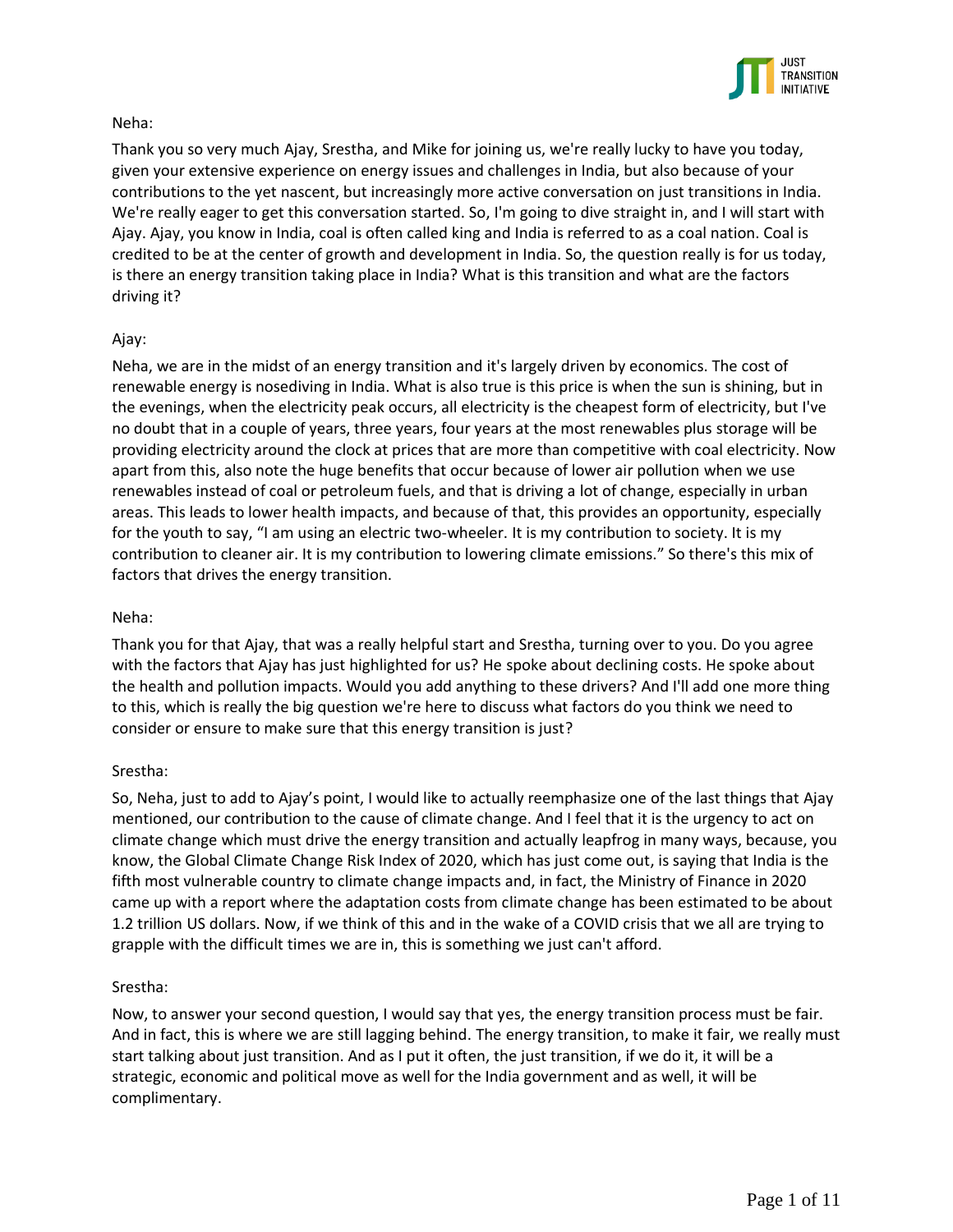

First of all, you know, there is when we are talking of the energy transition, when we are talking of creation of renewable energy jobs, we really need to think of the energy, or sorry, the employment complexion of the fossil fuel sector, which is largely coal in India. Here, the large labor sector consists of an informal economy. And so the first question comes that how do you account for these people who are part of this informal economy? The second question that we also need to think of is that the jobs that will be created by the RE sector is not going to be in the same areas where we have the coal regions.

# Srestha:

It is a very different region geographically. It has issues of mobility. It has various other issues. So, this is where the initial transition must plan for a just transition aspect. The third and most important thing, which we are not really recognizing right now is that a just transition process and the decline in coal is already happening at the sub national level, given the cost competitiveness of RE, given the progress in RE we are having. And given the, you know, the coal is losing its edge because of a number of reasons. So in many of India's coal regions where the Coal India Limited, which is the biggest coal producer of India, is still recording a profit at the national scale. But if we look at the subnational picture, actually many of the mines are unprofitable, and these are closing down temporarily or permanently without any plan for a transition planning. So, while we are looking at a win-win side of the energy transition, this is a big picture that has been completely missed out, which I personally believe should be part of the energy transition ambition as well. And if I want to put it, I feel that just transition should be part of the energy transition ambition, as well as climate change mitigation policies and strategies.

# Neha:

Srestha, you've highlighted some really key considerations for just transitions, including the need for fairness and equity, and especially the impacts on informal labor, the geographical disparities, lack of social mobility. Mike, turning over to you, you've been doing a lot of research on just transitions in India. You've also been deeply involved with doing similar research in South Africa and other developing countries. So, from your perspective, can you share what you may have found unique to a country like India? Is there anything that surprised you?

## Mike:

Neha, I think you mentioned that the kind of nascent use of the term just transition in India and I think we've seen an explosion of interest in the actual concept. And I think that it's new relative to some of the other developing countries, you know, South Africa, for example, very early on in 2011, already had a very strong labor policy on just transition that was very clearly articulated. I think though, that in India, there are many streams of environmental and social work that have been developed over a long time. So things like "environmentalism of the poor" that Joan Martinez Alier kind of articulated really grew up in India. And they looked at things like who is involved in decision-making, who gets the goods and bads in development decisions. And I think that there's that rich history of social justice environmentalism network that needs to be drawn into the just transition discussion.

## Mike:

It will enrich it globally I think. Srestha mentioned that the kind of lack of information really on the informal sector and I think that that really is surprising when you look at the sheer number in that sector and yet how poorly understood it is. The role of the railways I think is one that certainly caught me by surprise and the cross subsidization of passenger mobility by the transport of coal is going to have very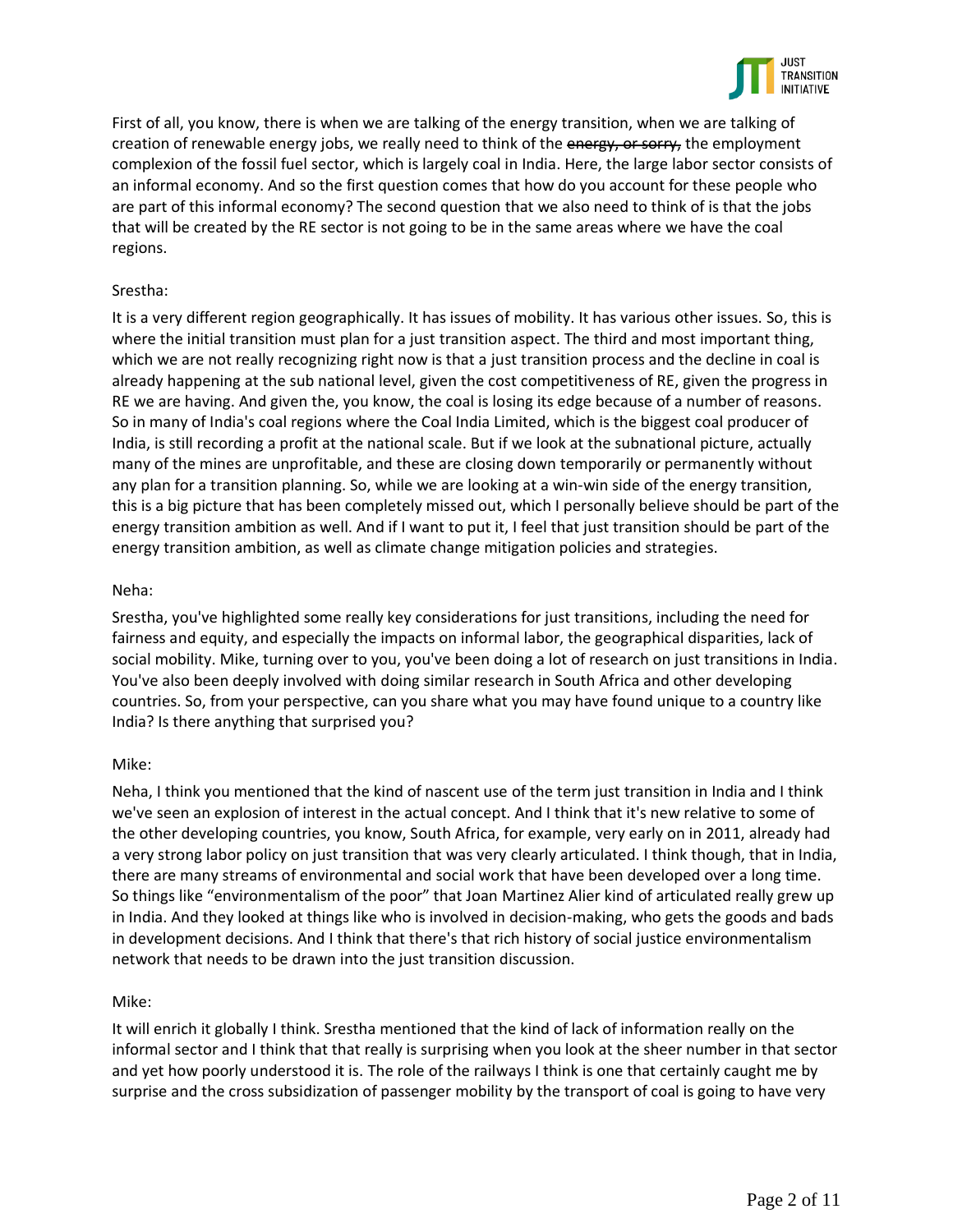

widespread just transition implications as the transition out of coal happens and it impacts on many people's ability to move around. And then finally, I think the thing that struck me was the enormous achievements of the Indian government around electrifying villages and households. A huge effort and yet there are still challenges around access 24/7 to electricity. And that is going to have implications for the kinds of energy systems that we use. And, of course, the possibilities for things like distributed solar power to support access, if it's done with a focus on justice and inclusion.

### Neha:

Thank you, Mike. You've already started highlighting several of the development challenges and how they intersect with just transitions. For example, Mike, you started speaking about energy access, which is going to be critical to the conversation of just transitions in India. But just taking a small step back and looking at what a just transition is and how to achieve it. The Just Transition Initiative has conceptualized just transitions through three interrelated concepts. The first is distribution impacts, or who gets what in a transition. In the case of India, this will mean transitions away from fossil fuels and towards more renewable energy, as Ajay was describing, who might win and who might lose from the changes that are about to occur and are occurring. The second dimension is social inclusion or who gets to decide who was really part of the decision-making processes. And this refers especially to those who may have historically been excluded from decision making processes. And the third really is, will the transition lead to fundamental, systemic, and at scale change or transformational change for the better in terms of how communities and societies function. So with these dimensions or concepts in mind, particularly distributional and inclusion aspects, Ajay, could you share some thoughts on who you think might win or lose from the energy transition in India and who will get to decide?

### Ajay:

Neha, I have found it convenient to break this down into three pillars, or three elements. When we look at distributional impacts of social inclusion, the first is the economic impacts. So whether it's employment, whether it's income impacts, it's clearly the people who are employed in coal mining and in the conversion of coal into electricity are the people who are most affected. The coal mining occurs in particular pockets of coal bearing areas in India. That is where this is going to occur. And most importantly, it's going to occur for the coal miners. And this comes to the second component that I was talking about, which is the environmental component, because the miners are the people who actually were there earlier, they were earlier farming. Now the mining activity has destroyed the farmland. These people can't go back to farming, also it has been one or two generations,

### Ajay:

They've actually lost the skills, the expertise that is needed for farming to happen. So the first is economic, the second is environmental, and the third is social because, you know, there are communities that are broken up. Once you've created these kinds of coal mining communities, what happens is you have a huge influx of people who come in, and this is particularly as far as skilled in the higher grade jobs are concerned. These are supervisors, engineers, and so on, the technocratic people who are out of mining colleges who come in, who are managing this, and there's a wonderful study that has come out, which is looking at places where mines have closed. We also have been involved in some parts of this country. First thing that hits you is that these places become ghost towns because all of these people who have regular employment, who have formal degrees move out of those places, there are no economic lifelines to sustain them. So socially, environmentally, economically, these are broken regions, they are broken communities. The other issue that we are foreseeing is that the places where investment in the renewable energy technologies that occur are obviously geographically separate.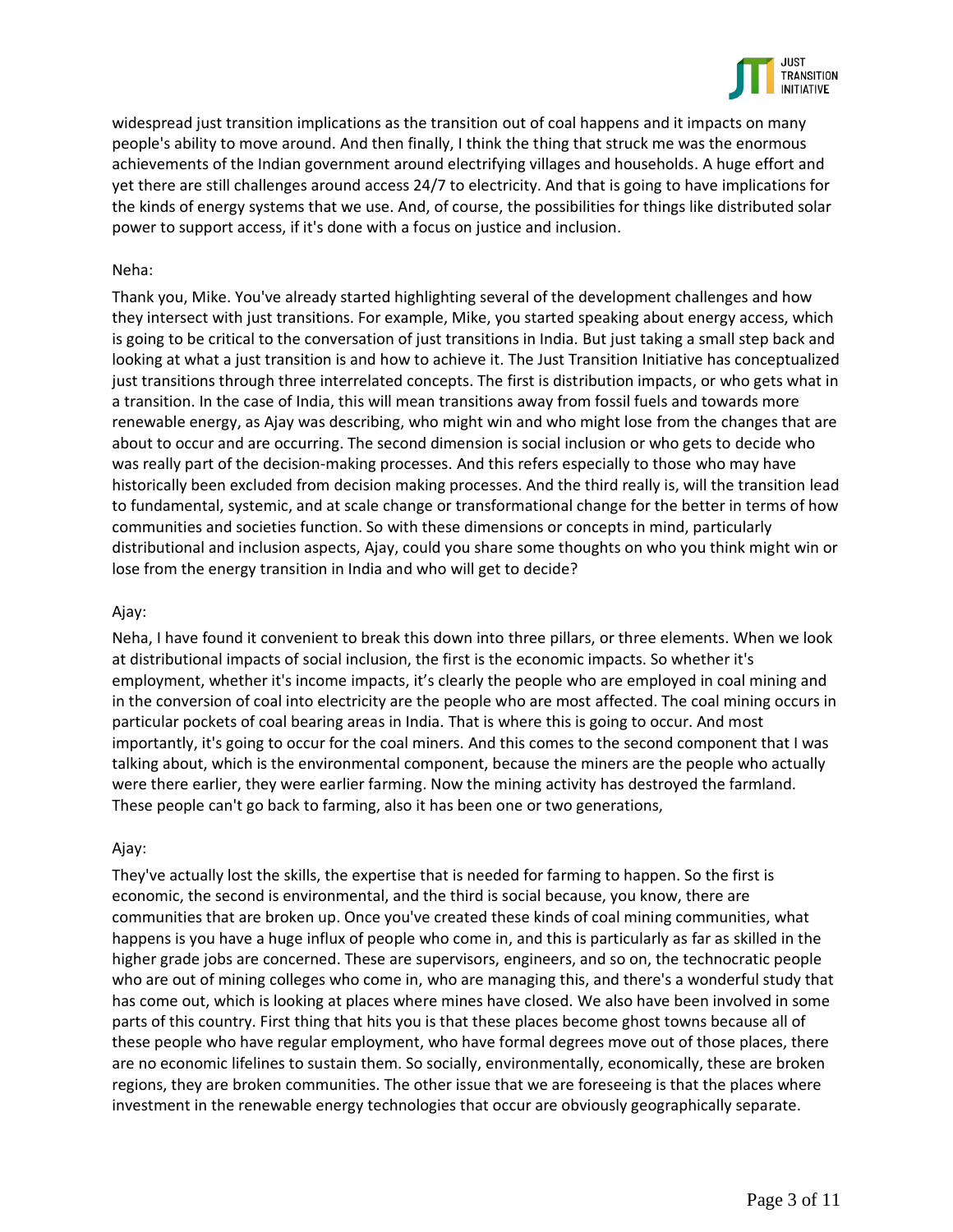

They're also economically a different class of people, need a certain set of skills to be able to provide wherewithal to the services, to the solar or wind energy sectors, which implies that skills and expertise becomes a key in the concept of a just transition.

### Neha:

Thank you, Ajay, for bringing in the nexus between economic, environmental and social concerns, which is really at the heart of any conversation on just transitions. And I'm wanting to continue looking at this nexus and ask you Srestha, do you think given what Ajay has just said, especially his focus on social considerations, do you think that traditional forms of measuring benefits and loss, are going to capture the elements of a just transition? What are we at risk of missing if we only look at say, job creation or economic value added?

### Srestha:

To begin with, Neha, I would like to say that, we need traditional forms of cost benefit analysis. And I say it for the reason, because given the complexity of the coal industry media and the challenge of this topic on the policy front, we need to bring on board various stakeholders. So in that sense, a traditional sense of cost benefit analysis will be important to move the needle on the policy front and to bring together stakeholders like the investors, the policy makers, and so on. But I feel it will be just limiting if we just limit to that. And here is where the challenge is. So, if you solely go by the traditional measures of cost benefit analysis, and history has shown us, and if we look into what has happened from globalization, the economic impacts, and the studies that we have, the experience that we have from it, is yes, there will be certainly many who will be falling through the cracks.

### Srestha:

For example, the biggest challenge for India is, and I can't emphasize less on this, is the challenge of the informal sector, the huge proportion of the informal workforce. It's very, very difficult to measure what kind of benefits they'll have, the costs of them, and all that. So that's the reason we really need to think a little differently when we plan for a just transition in India, talk about it or model for it. What we need to do is, fundamentally, we need to think of some of the fundamental changes, which can be transformative in nature. This is because the idea of justice that underpins the concept of just transition in the Indian context. If you go to some of these coal regions, it is very clear they suffer from poverty, they suffer from under development, some of the worst human development indicators. In fact, there is something called the Multidimensional Poverty Index, which has ranked many of the coal districts having suffering from previous indicators of multi-dimensional poverty, such as healthcare, education, living standards, and so forth, and income levels are also very less. Now, this is something we need to address. And then there comes the question of procedural justice, and this is more important because when the development projects have come in these regions, people have been in many cases, excluded from the decision-making process. There have been issues of displacement. There have been issues of inadequate compensation, and we have very poor records on this, but there are enough volumes that has been written on it.

## Srestha:

Now, how do we account for that? And we believe that just transition is an opportunity to address this process of social exclusion, distributive injustice, and what has happened. So this is how I would say that we need to look into just transitions from the process of social exclusion and going beyond the traditional way of measuring cost benefit and driving decision-making just based on that.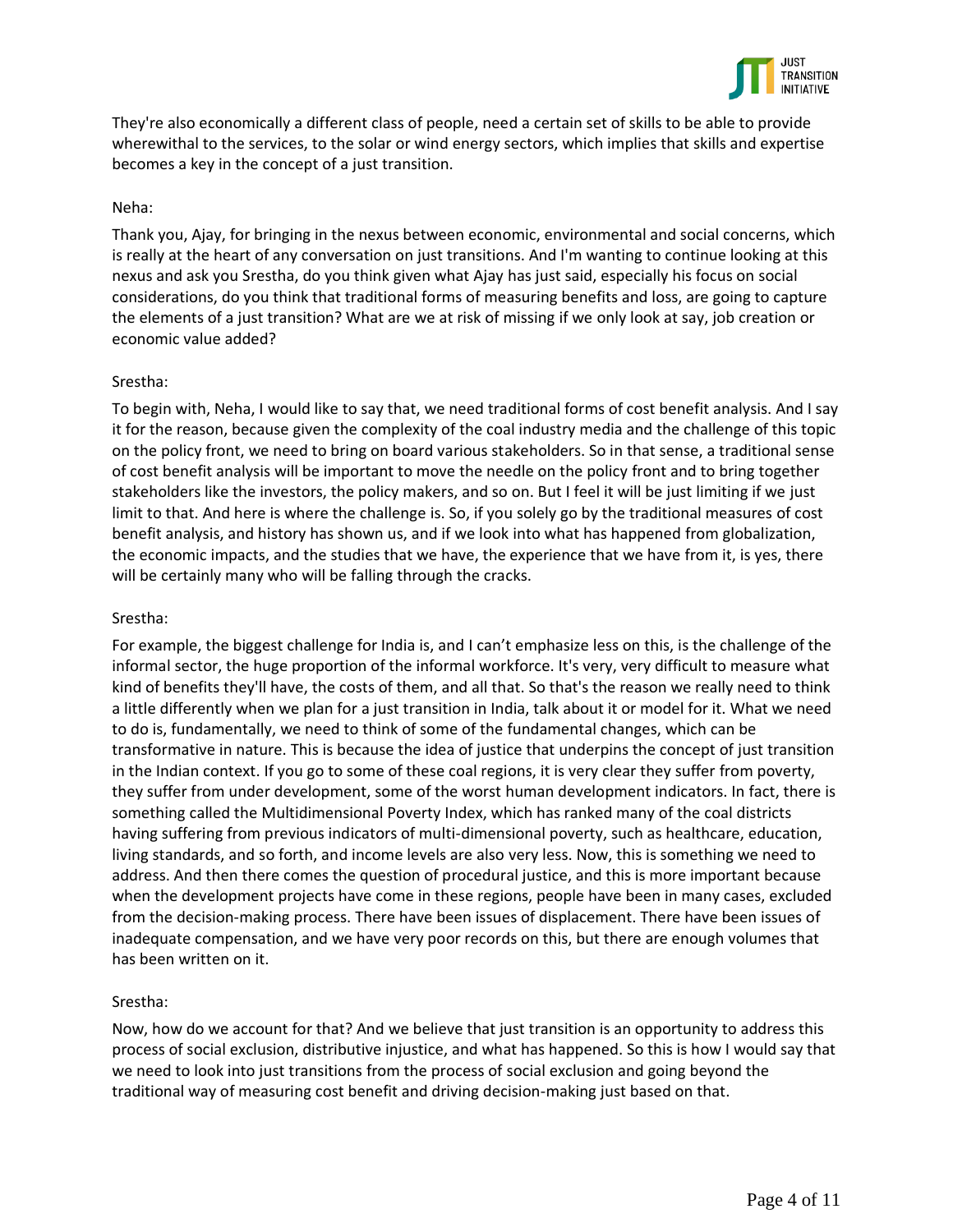

# Neha:

Srestha, I really appreciate your characterization of this as an opportunity to sort of right historical wrongs and focus on social inclusion. So I'll just open up and maybe ask Mike, Ajay, and Srestha if you want to answer this as well, but how do you capitalize on this opportunity for social inclusion? Are there existing mechanisms that can be used? Are there new mechanisms that will need to be created?

# Mike:

Maybe I'll jump in as a start to it. I think that there are certainly a number of issues and opportunities here. And when we talk about kind of transformational change, we start to highlight issues of scale and the systemic needs to work. And I think I highlighted the importance of the geographic distribution of the benefits and harms in these transition processes. And I think that there is an opportunity and there are examples of district level, state level and national level governments working together to start to address some of these issues and they will need to work together across the different geographic dimensions. And there, I think that there's an opportunity for the Climate Investment Funds and other climate funds that are committed to things like a programmatic approach to support with the convening power to support engagement that works towards what Srestha is referring to as procedural justice.

## Mike:

It engages and works with people. I think that there are opportunities still for climate funds to invest and to use concessional finance, as I just said at the beginning of the podcast, things like photovoltaics and wind are probably commercially competitive, but certainly the opportunity exists to provide concessional finance for things like storage to support the work with things like grid integration, that kind of work. And then this notion and an opportunity to do some long-term planning, again Srestha mentioned cost benefit analysis, I think that there are many kinds of systemic modeling tools that we can develop and allow us to understand better where and what needs to be part of just transitioning work.

## Neha:

Thanks for that, Mike. And now turning to you, Ajay, I think Srestha and Mike have brought up three things that are quite interesting. One is the need for skills development and the

## Neha:

role that that will play. Srestha spoke about social inclusion and procedural justice and I wanted to ask you what I was asking before about mechanisms to ensure that this might happen. And Mike is speaking about really transformative change and the role that climate finance can play. My apologies, I know these are quite distinct and quite large topics, but we'd love to hear from you on your reflections on all or any of these.

## Ajay:

I believe that climate finance is essential to address some of the issues which no other kind of financing can address. I'll give you an example, which I spoke of earlier, which is skills. Now, let me give you an example. I have a postage stamp size farm in central, in the state of Uttar Pradesh, which is the most populous state in the country and the central part of that state. I have a photovoltaic pump on my farm, but if I want it repaired, or if I want something done to it, I need to bring in mechanics or technicians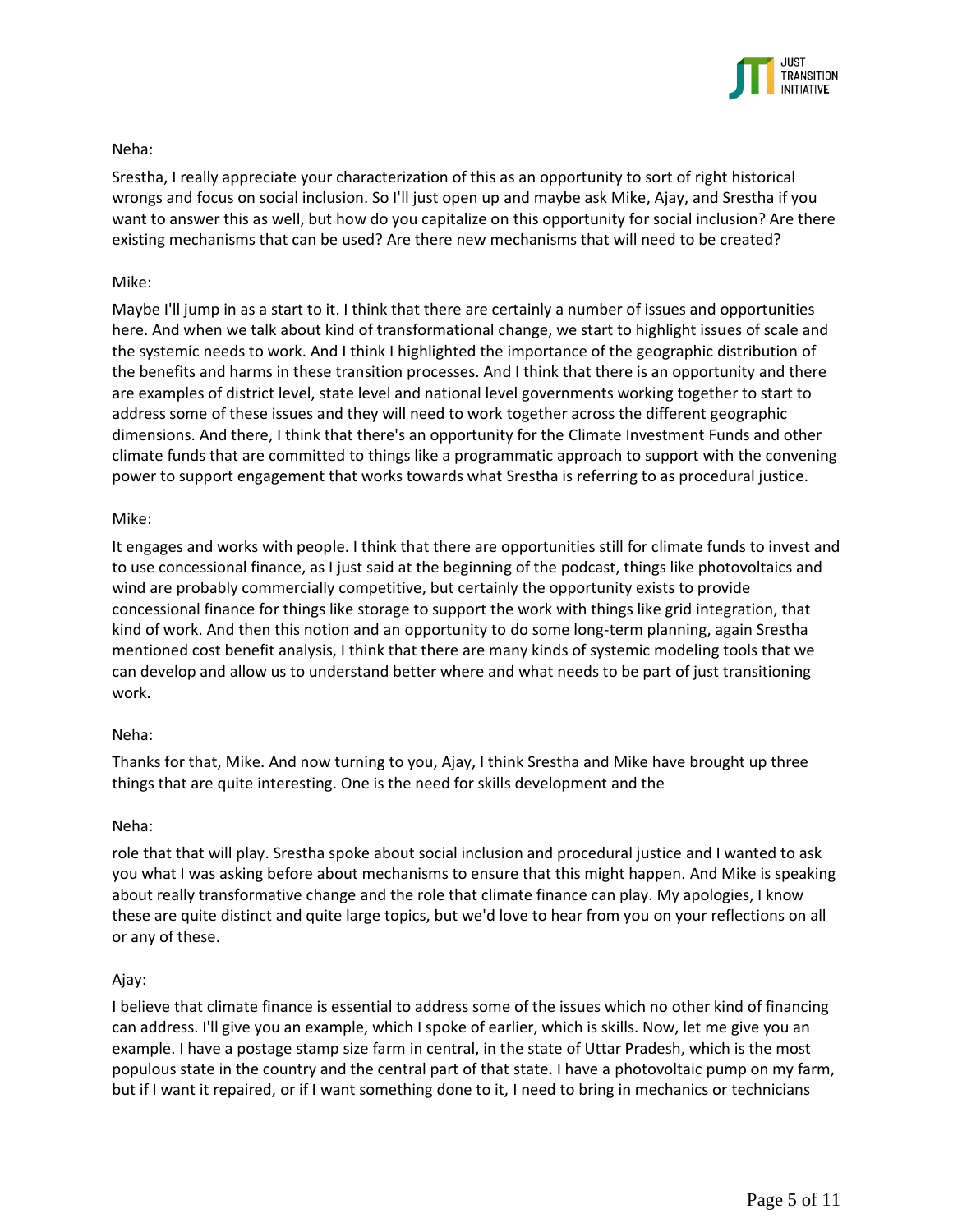

from about 70 kilometers away, which is the nearest large town. There are guys in this village who say that they are trained in solar, but they don't have any knowledge. How will these guys develop the skills that are necessary? So, whether it is the people who are losing jobs or whether it is the new jobs that we create, ensuring that these start providing opportunities to people is important.

# Ajay:

And therefore, I imagine that to have a skills development program, which reaches out at the level of villages, at the level of youth, is important. The other point that I would like to mention is that at the end of the day, many of these are really very local, localized issues. We were looking at a district in Madhya Pradesh where mining has stopped because of the exhaustion of resources. The impacts are not even at the level of a district, forget a state. They're not even at the level of a subdivision of a district, which is called a *tehsil* which is actually smaller than that. Who helps, who does that? So what we need to empower, that means we need to train, the people who are called block development officers. These are the guys who actually provide the kinds of intellectual resources, they bring in the channels, the states, the governments' financial resources with going to various kinds of infrastructure. This is the level at which action actually occurs and is essential in order to move ahead. My own belief is that unless we start looking at this level of granularity, we will miss out the vote for the trees.

## Neha:

Ajay, staying on some of the things that you said, what do you think are the impediments to this actually taking place? Is it finance? Is it coordination? What is stopping this from occurring today?

# Ajay:

Right. So, the biggest problem is that it is not yet understood what a large-scale operation this will ultimately be. Because right now is occurring at very, very small scales in the case of the closure of coal mines, it's only happening at the level of mines which face exhaustion. And as I mentioned earlier, this turns into ghost towns. I imagine if there are hundreds, now thousands of ghost towns across the country, it will pique us all of a sudden. Now it is correct that we have like any other developing countries, we have approximately 30 years to plan for it, consequently bringing in the kinds of models that are needed. If you're going in for large scale skill development, then you will need to train trainers. That has to happen now, in order for those guys to be able to provide the training that is needed tomorrow.

## Ajay:

So I do not see that governments in India or in any other country are unwilling, it's that we need to provide them the kinds of models that are needed in order for this to happen. So we need pilots. We need to see what is it that can happen. You need pilots in more than one geographies. This will come out with the kinds of economic enterprises that you can do. It will tell us what is the kind of social infrastructure that you need to build, whether it is marketplaces or whether it's transportation hubs, so that the people who are affected continue to have high quality lives. And the new kinds of technologies are also able to provide the kinds of opportunities that people can then use to take advantage of the change that has happened.

# Neha:

Ajay, you're speaking about long-term transformative planning, but you're also speaking about anticipatory skills development and, taking advantage of the fact that I worked quite closely with Mike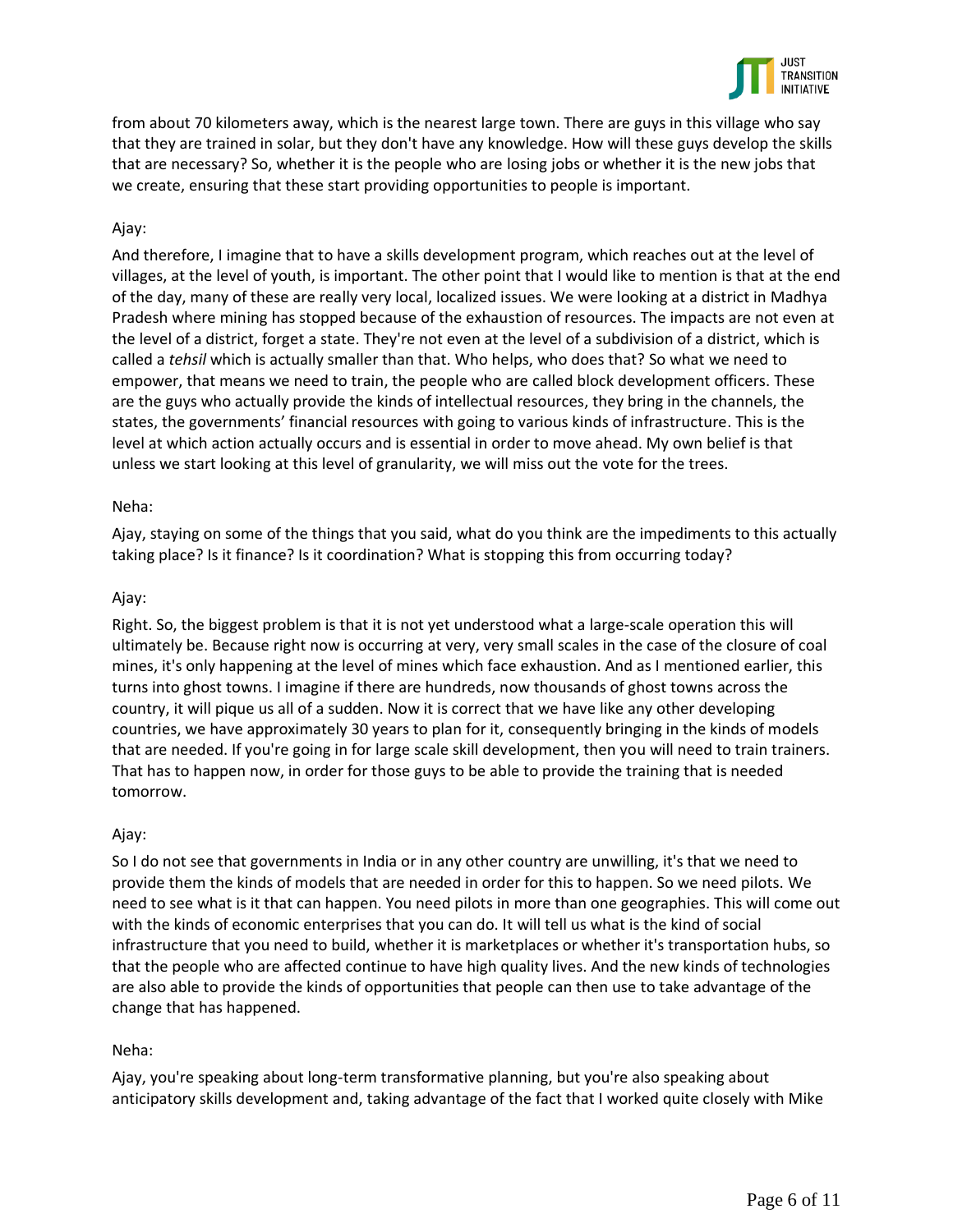

on just transitions so I know how passionately he feels about skills development, Mike, I wanted to ask you if there's something you wanted to add.

### Mike:

I think it's a very perceptive point that we can't wait until these new opportunities are there and then suddenly you realize that, in fact, we need to improve the skills. We need to anticipate what skills we're going to develop, and we need to start to put in place the curricula, and, as Ajay said, train the trainers. The flip side of that of course is that we need a process of economic diversification. We need to open opportunities for people to get jobs with the enormous levels of unemployment in many developing countries. And so that economic diversification, I think iFOREST in the new book talks about induced dependence on coal and that induced dependence comes from the fact that in some instances, coal mining, for example, has destroyed traditional agriculture, it's destroyed access to forests, and we need to recognize that part of the economic diversification will also be rural economic diversification. It will be restoring agricultural potential of this land. It will be the restoration of ecosystem services, and we need to value those ecosystem services so that people can be paid to restore them. And then we need to start to develop the skills that allow for that move into a very radically diversified economy in these places that have been so dependent on coal for so many reasons.

### Ajay:

Neha, if I can jump in, I think Mike has hit the nail on the head. Economic diversification. I remember reading an article in the New York Times that said that in the Appalachian areas, what may make more money than even coal mining is beekeeping, honey bottling. Now it opened my eyes because in my mind, the coal mines will be replaced by solar panels. No, it's the wrong areas. We're looking for other kinds of jobs. And then I realized sitting in Delhi, there's no way that anyone can figure out you need X job here. No, those will come bottom up. That is the kind of institutional mechanism that we need. That's why the block development officers are important. They are the people who actually know what is it that can happen in those types of places.

### Neha:

Srestha, your book from iFOREST has been brought up. We would be remiss if we didn't ask you, if you had some thoughts to share on this idea of economic diversification and also the energy agriculture nexus. Please, over to you Srestha.

### Srestha:

Neha, I would like to just step back a little bit and first comment on what we have been discussing about the mechanism of social inclusion and then I'll just respond to your question on the economic diversification. When we talk of mechanisms of social exclusion in India, actually it is emphasized in various regulations that are applicable to those regions. To begin with, the constitution of India emphasizes on local level planning and inclusive planning, particularly involving the local level institutions, which are called the village councils. There have been planning mechanisms clearly outlined how to go about inclusive learning process and social exclusion process. And it has been outlined by the planning commission of India. It has been used in various kinds of poverty alleviation planning.

## Srestha:

One of the biggest programs in India, in fact - and World Bank is very knowledgeable of it - is the Backward Regions Grant Fund. It was a major program and it also talked of social inclusion. And so there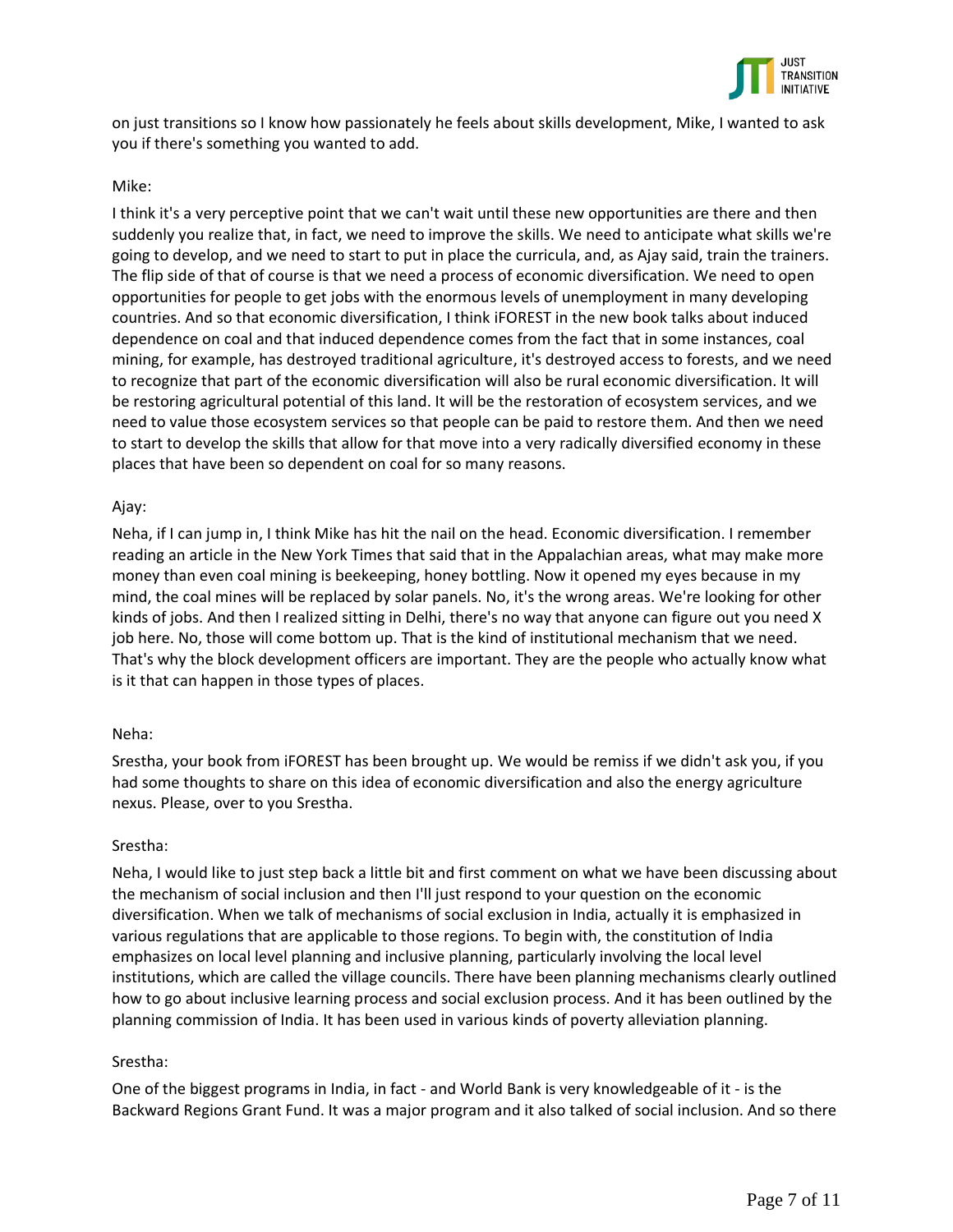

are underpinnings under various laws, the mining law itself, something right now we have the District Mineral Foundation law, which is there in every district, which is talking of inclusion. We have the Environment Protection Act under which we have the Impact Assessment Notification, which talks of inclusion. We have the Forest Rights Act. So there are mechanisms, there are regulatory obligations, which obligates social inclusion. Unfortunately, that has not taken place very often. And this is where I feel instead of thinking of again a new set of mechanisms, we can learn from these experiences, bring together the experience of this loss and develop a just transition framework and the planning mechanism, just building on these opportunities that we already have. And in the book, since we have already referred to it, this is something we have really tried to build upon when we speak of governance.

## Srestha:

Coming to the point of economy diversification, I think for a just transition of any coal region, and coal being the main fossil fuel here, there are a couple of mechanisms through which this economic diversification should happen. I would suggest that, what Ajay actually gave an example of, is there is a huge opportunity of tapping on the natural resource base. Most of these coal mining regions, in fact if you look at the map of the coal mining districts of India, a lot of them have enormous amount of forest cover left. And The Forest Rights Act talks about social inclusion, improving the lives and livelihoods of the forest dependent communities. So this is the resource we really need to tap on. Then there is the tourism sector. Then there is the - of course you cannot close all the mines and backfill it all the way, but you can develop fisheries around it.

## Srestha:

And there are many examples. So tapping on the natural resource base is one of the major areas. The second point of economic diversification, and this is something we uniquely pointed out, and I would like to emphasize on it, is a coal mine area redevelopment. Now, coal mine areas really need planning through mine closure and also you notice there is a huge amount of infrastructure that has been created by coal companies in the coal area, such as some amount of hospitals, some amount of schools and so forth. We really need to think of reusing this infrastructure and also coal mine closure and there are jobs that can be created during the process of coal mine closure and post coal mine closure.

## Neha:

Thank you Srestha, lots to think about there, but maybe I can post a subsequent question and ask about District Mineral Funds and for the benefit of our listeners, maybe you can describe what these are as well.

## Srestha:

Yeah. So this is something I feel which gives us the opportunity to start planning on just transition with or without even a policy framework on it right now, because honestly speaking that will take a little time. District Mineral Foundation is something which has been created under the Mining Act as a benefit sharing mechanism with the local community in the mining radius. Now it is not just restricted to coal, but for that matter, any mineral of that sort. Now this is actually - the idea of it was started more than 15 years ago and the conversation was around to institute a benefit sharing mechanism, given the things we are talking today, like historical injustice, the lopsided development that is there. So mining companies currently are paying an equivalent share of the tax, they pay to the state government towards this fund and funds right now are huge.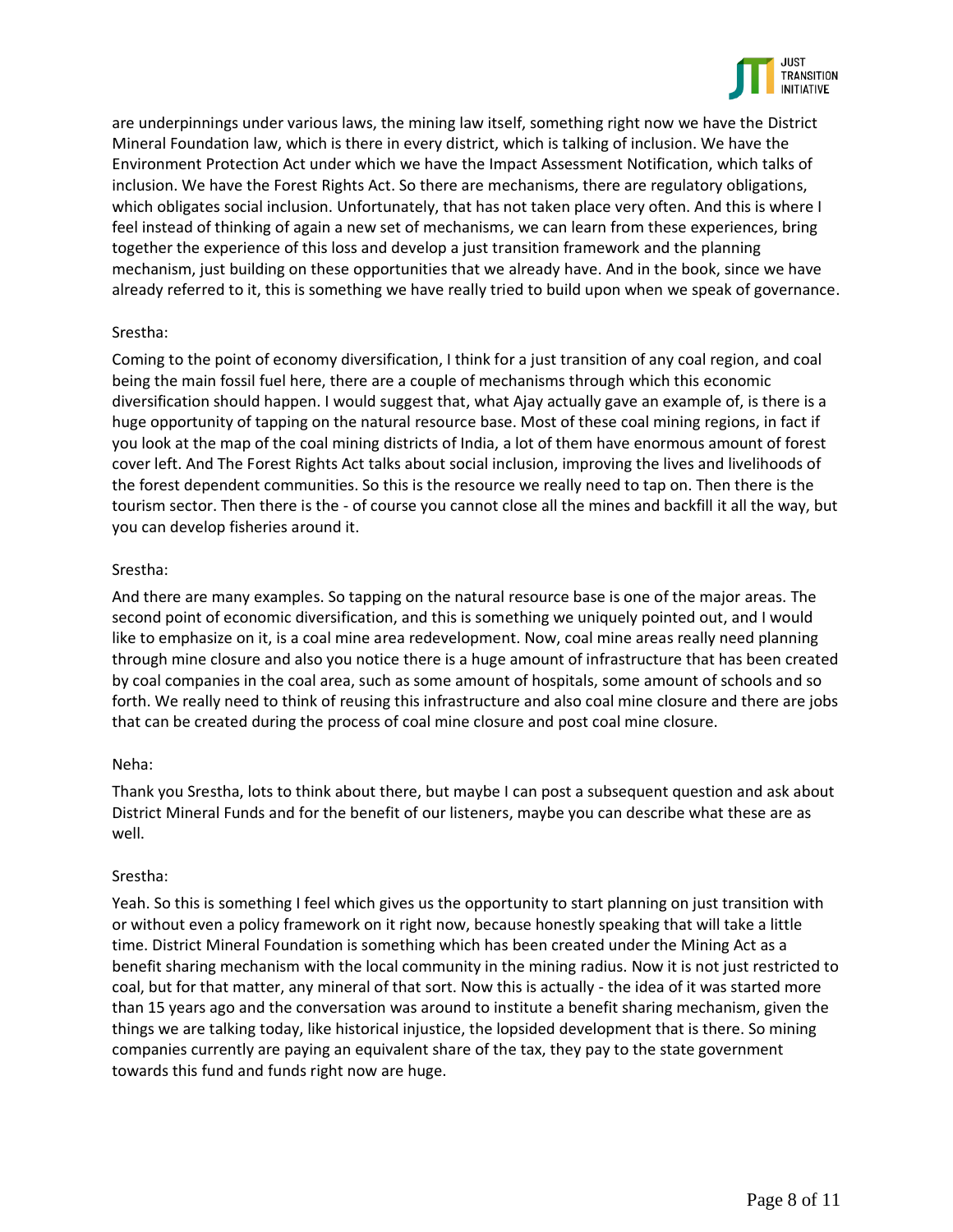

## Srestha:

It is estimated that about, in Indian rupees, it is some 6,000 crores can come through this. And some of the mining districts are plush with this money. And it's local level money that is currently there with the local level institutions and District Mineral Foundation. In fact, I have drawn a parallel in my writings, is that it mandates exactly the thing that just transition needs to do. For example, it is telling that this fund must be used for livelihood development. It must be used for healthcare. It must be used for improving education. It must be used for ensuring long-term sustainability of this region so something like ghost towns are not created. And when we talk of just transition planning, these are the exact things that we need. So I would like to say is that District Mineral Foundation right now, the money is there.

# Srestha:

And if we start properly planning to even using this fund, it gives us the seed money to start on just transition. We just need to go with it, that's it.

Neha: And, Ajay, do you agree with some of the ideas as Srestha shared for economic diversification on the role of District Mineral Foundation?

# Ajay:

Absolutely. I think as she rightly points out, number one, the money is there and it's available at a decentralized level. This is important because we'll be increasing centralization of funds. The availability of such distributed pots of money is difficult to find, that's number one. Number two, there is obviously a strong correlation between the place where this money is available and the place where it can be spent with the people who are affected or will be affected. The key issue is that the way it's organized is today essentially around perpetuating more of the same. As Srestha says, you will need a lot more inputs into these kinds of actions. The planning is done at a much more de-centralized level to use these resources, to create jobs. It will be great, for example, if social planners become part of the process of thinking how this redevelopment work is carried out using these funds. I think it's a great idea, both the core redevelopment plan as well as using the funds, as I said, they provide good pillars on which we could work.

## Ajay:

And it's also very important lesson. I think traditionally what we have had in India is there's a little amount of royalty on the sails that accrued to the state governments, but this issue of a District Mineral Fund is, as Strestha mentioned, relatively new. There's no reason why this lesson cannot be multiplied across the developing world and applied at a decentralized enough level so that actions that occur can reflect the places where the harm has also occurred or will occur.

## Neha:

Thank you, Ajay, and also for framing this as a lesson that might be relevant to beyond India, to other developing countries and developed countries as well. Mike, I wanted to ask you if there are other lessons from your work in India that you think are applicable beyond India to other developing countries, as they look at planning for just transitions and implementing just transition investments in projects.

Mike: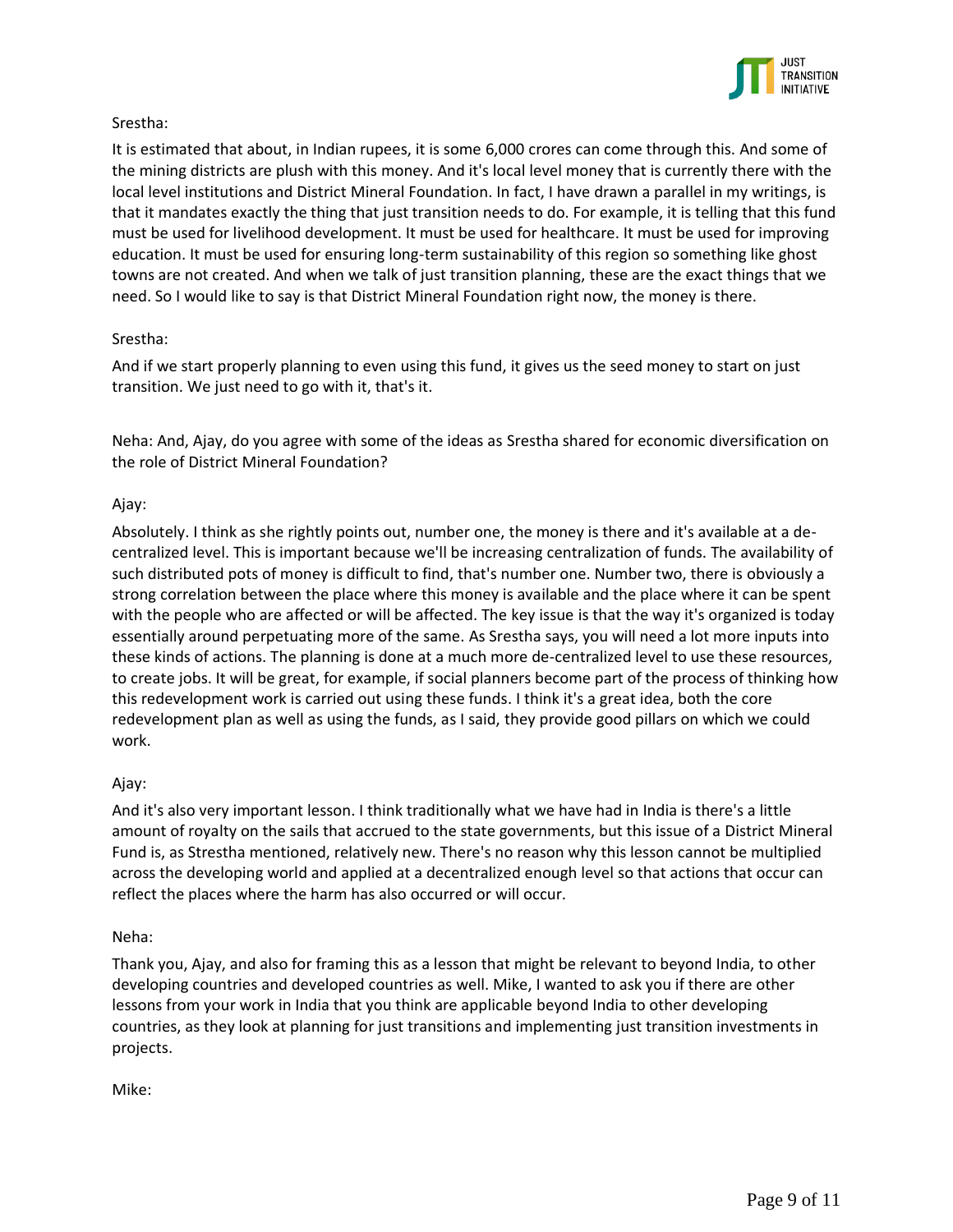

There definitely are, and I think that what we're learning through these case studies, the case studies that we've set out to do within the Climate Investment Funds and working across the project of the Multilateral Development Banks, are specifically there to develop the kinds of local insights that are so necessary given the contextual differences between countries and between even districts within countries around these just transition processes. And so that contextual work is important. I think that one of the things that is coming through really clearly is the need for very careful, long-term planning around the transition processes. It's too late when we kind of get caught up against the wall without having done the planning. And so what the case studies, what the insights being developed in the India work, and particularly the work with TERI on the kind of case study in India, is this need for identifying particular areas, priority areas, putting in place budgets, plans, skills development, in those areas to ensure just transitions.

### Mike:

And then of course, the ability of the Climate Investment Funds through these case studies to look across different countries and to see as you're asking, you know, what are the learning possibilities here, and things like the District Mineral Foundation. I think our key insights, the kind of long-term modeling processes that South Africa did in its initial planning, again are kind of insights that we can share back and forward across the different areas in the Climate Investment Funds, creates a kind of common space, as it were a knowledge commons, and a kind of shared practice area that we can work with. So, yeah, certainly lots and lots of value in this kind of more granular case study work.

### Neha:

Thank you, Mike, and for our listeners, I want to mention that the case studies and the book and other links associated with things that have been brought up will be linked to this podcast so you can find them below the link to the actual recording. So we are a bit out of time so we'll have to wrap up, but I thought we'll do one last round with our esteemed speakers here and ask them, maybe there's a question I didn't ask, but there's a thought you really think you must share when you think about just transitions and the energy transition in India. Maybe Srestha, we'll start with you this time.

## Srestha:

So Neha, I personally believe that just transition is an opportunity. And instead of looking at it any other way, I would like to keep it that way very much, because there have been things which have not been the right way, but today we are looking forward and we have very fortunately the strides in energy transition behind which we have a lot of momentum. And all we need to do is now make the energy transition successful. We need to start talking of just transition, start planning for it, start developing policy mechanisms for it and putting in place the governance mechanisms that can take it forward. So here is where it is, and as they identified, some of the opportunities are already there. We do not have to wait for the time when we have a national level law for just transition or a policy, we can start with what is very much available at the local level.

## Srestha:

And actually there's, the just transition is happening. All the experiences around the world, the studies have shown that it cannot be a top down approach. It has to be a bottom up approach and wherever it has happened as the bottom-up approach, it has succeeded very heavily. It has gone through a topdown approach, it has not succeeded.